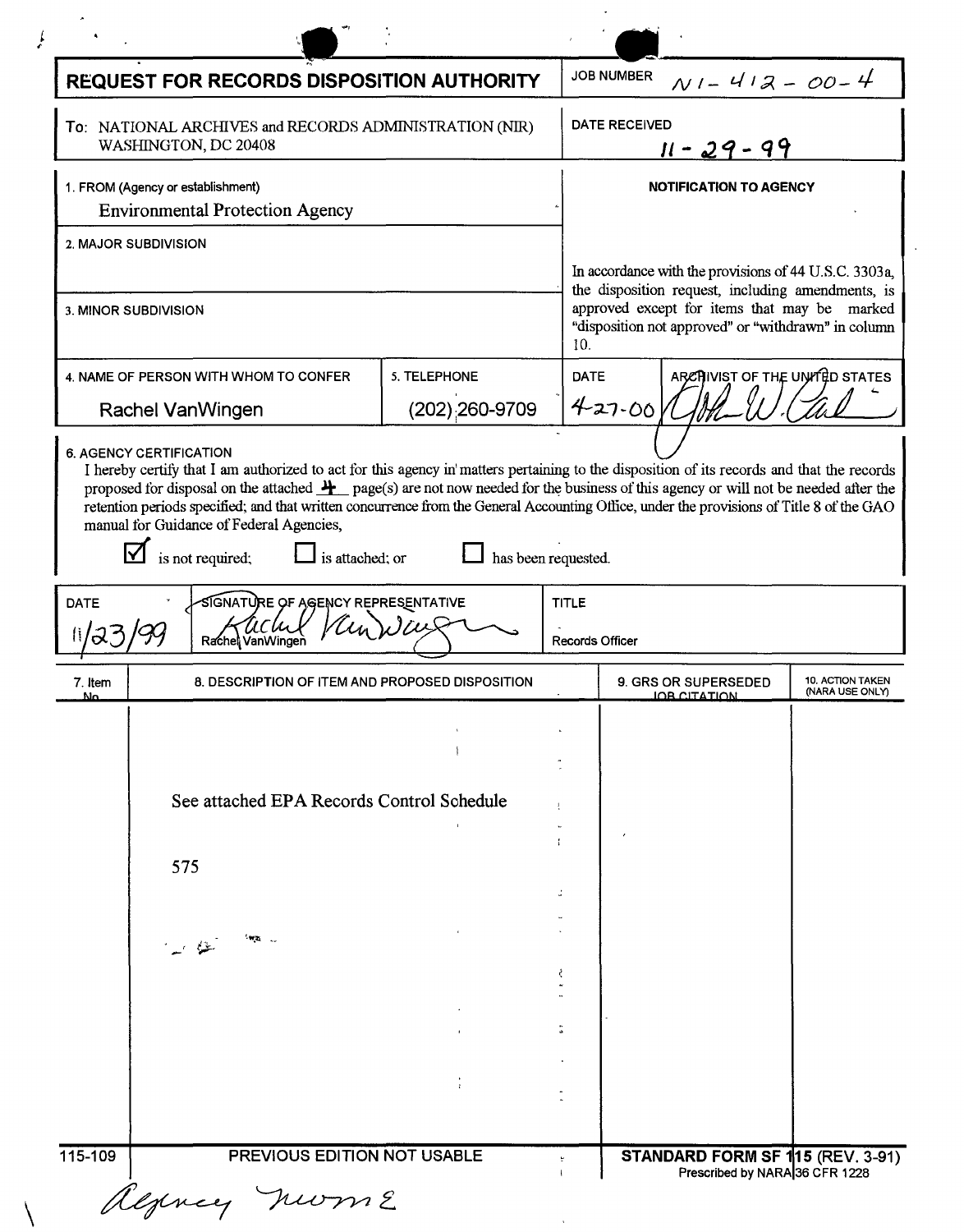# **DRAFT OF 12/1/99**

# **u.s. EPA RECORDS SCHEDULE**

**SERIES TITLE:** Grants Information & Control System (GICS)

**PROGRAM:** All Programs

**EPA SERIES NO:** 575

**AGENCY FILE CODE:** CONT 575

**NARA DISPOSAL AUTHORITY:** Nl-412-00-4 (Use this number to retire records to the FRC) **DRAFT**

**APPLICABILITY:** Agency-wide

### *IDENTIFYING INFORMATION:*

**DESCRIPTION:** The Grants Information & Control System (GICS) is a national information management system containing administrative, project, and financial data for all EPA's grants, interagency agreements, and cooperative agreements. The system has the following components:

Municipal construction grants program - Provides information on wastewater treatment grant applications and active construction grant projects.

State revolving fund (SRF) program - Tracks federal funding provided to the States.

Non-construction grants program - Contains any program's nonconstruction grants information, including Superfund, Pesticides, and Research and Development.

Information is entered by Headquarters, Regions, or States. Input data includes data from automated systems. The system offers a customized data entry module, report writer, look-up tables, batch capabilities, and an online dictionary.

**ARRANGEMENT:** Not applicable.

**TYPE OF RECORDS: SPECIFIC RESTRICTIONS:** Reports, printouts, data files Mone

**MEDIUM: VITAL RECORD:** Electronic, paper

**FUNCTIONS SUPPORTED:** Program operations

**SPECIFIC LEGAL REQUIREMENTS:**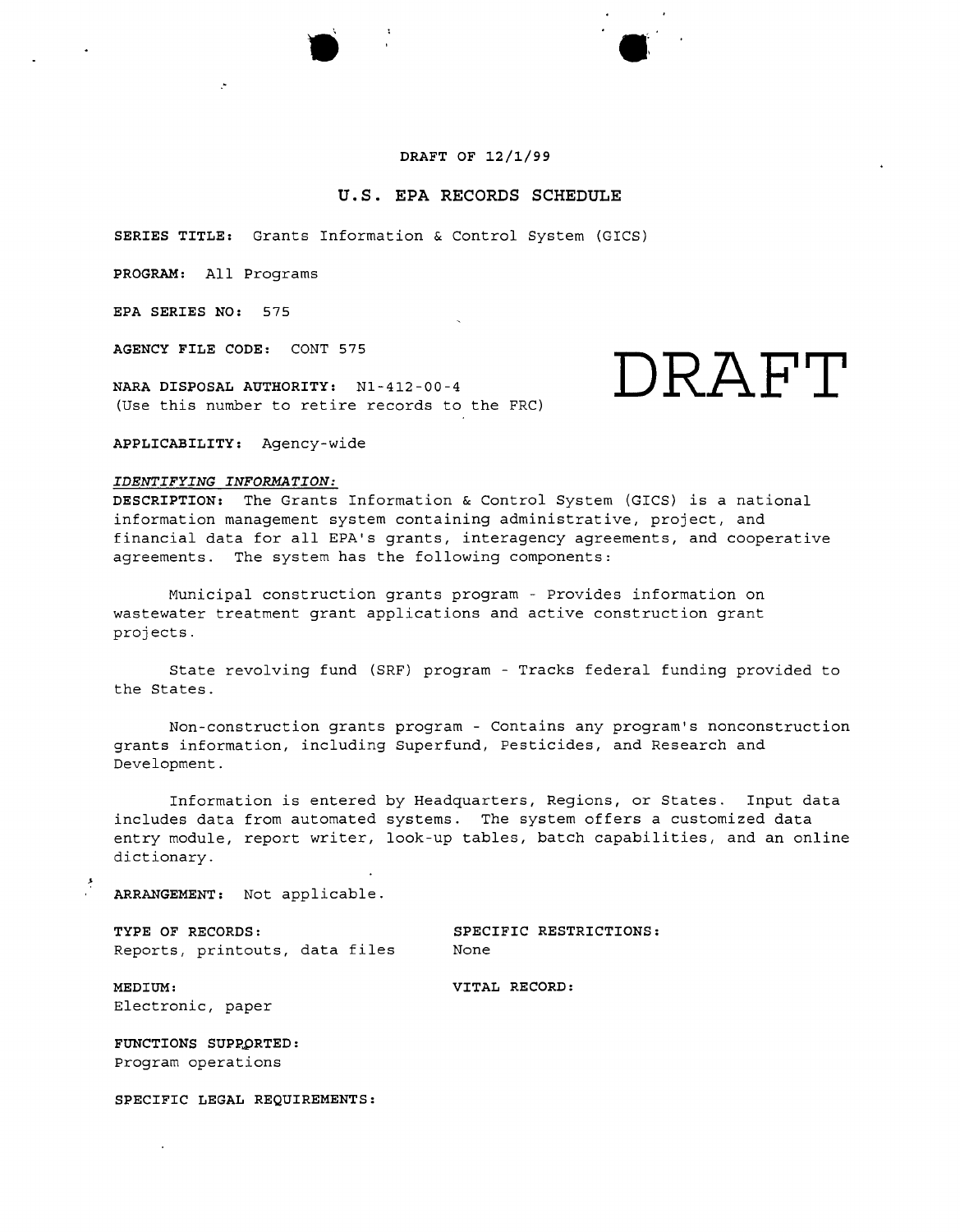Public Works Employment Act of 1976

."

 $\frac{1}{2}$ 

u.

# **DRAFT**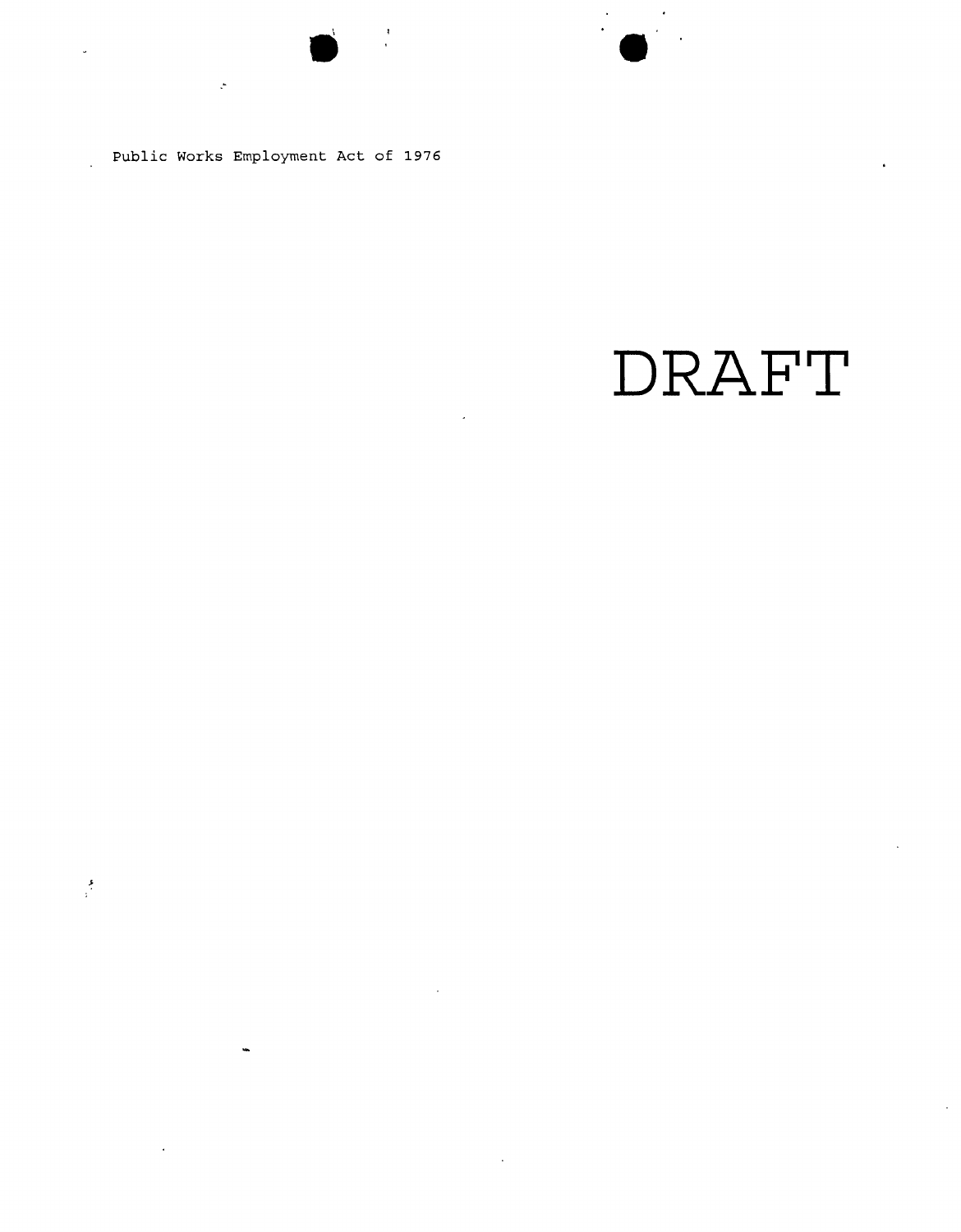## **EPA SERIES NO. 575**

| TRANSFER TO FRC PERMITTED:     |
|--------------------------------|
| No.                            |
| No.                            |
| No                             |
| Dependent on related records   |
| $I$ ) $R$ $A$ $H$ " $I$<br>Yes |
|                                |

### **FILE BREAK INSTRUCTIONS:**

a. Break file when superseded by routine software updates.

b. Break file according to instructions for EPA 171 - Input/Source Records.

c. Break file when superseded.

d. Follow file break instructions for related records.

e. Break file when superseded.

# **DISPOSITION INSTRUCTIONS:**

a. Delete when superseded by routine software program updates and quality assurance check completed or when no longer needed in accordance with ETSD's directives and procedures.

•

b. Follow instructions for EPA 171 - Input/Source Records.

c. Maintain individual records at least 7 years after completion of grant or agreement, then delete when no longer needed.

d. Follow disposition instructions for related records. Ad hoc and monthly reports may be destroyed when no longer needed if not needed to document program administration.

e. Keep in office up to 2 years after file break, then retire to FRC. Destroy when 15 years old.

# *APPLICATION GUIDANCE:*

**REASONS** FOR **DISPOSITION:** This national system is used by Headquarters, Regions, and States to administer and monitor grants. It is used for program planning and oversight, project tracking and management, and information reporting. Proposed retention will meet all audit and litigation documentation purposes. The paper records, scheduled separately, are disposable.

**AGENCY-WIDE GUIDANCE:** The Grants Administration Division with the assistance